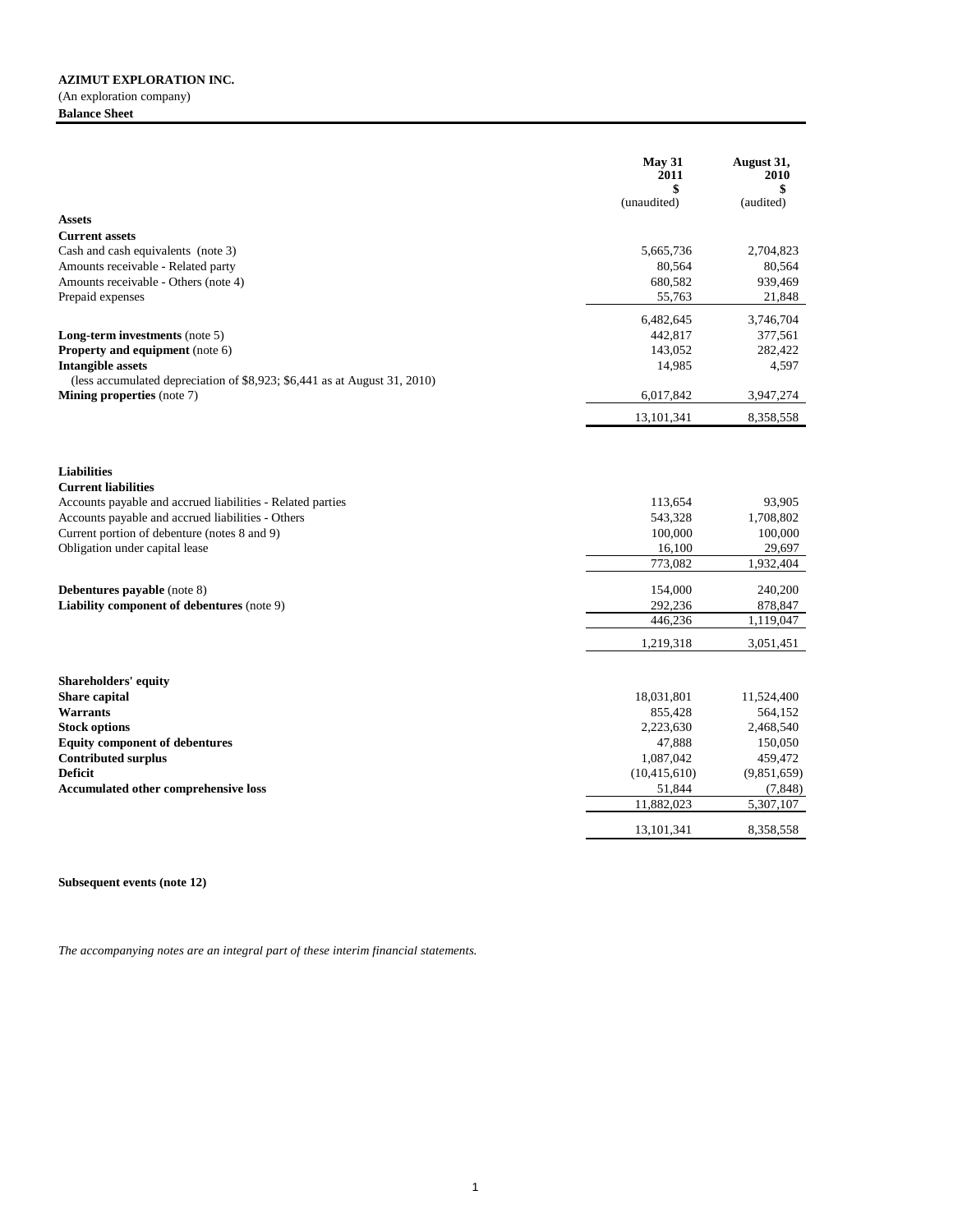## (An exploration company) **Statements of Shareholders' Equity**

For the nine (9) month ended May 31, 2011 and 2010 (unaudited)

|                                            |               | Share capital | <b>Warrants</b> |          | <b>Stock options</b> |           | <b>Equity</b><br>component<br>of<br>debenture | Contributed<br>surplus | <b>Deficit</b>          | Accumulated<br>other<br>comprehensive<br>loss | <b>Total</b>       |
|--------------------------------------------|---------------|---------------|-----------------|----------|----------------------|-----------|-----------------------------------------------|------------------------|-------------------------|-----------------------------------------------|--------------------|
|                                            | <b>Number</b> | \$            | <b>Number</b>   | \$       | <b>Number</b>        | \$        | \$                                            | \$                     | $\overline{\mathbf{E}}$ | \$                                            | $\pmb{\mathbb{S}}$ |
|                                            |               |               |                 |          |                      |           |                                               |                        |                         |                                               |                    |
| Balance as at September 1, 2009            | 20,383,979    | 8,868,164     | 1,347,224       | 353,334  | 1,855,000            | 2,026,292 | 194,820                                       | 449,250                | (9,034,070)             | (253,700)                                     | 2,604,090          |
| Private placements                         | 1,434,166     | 810,304       | 717,083         | 265,321  |                      |           |                                               |                        |                         |                                               | 1,075,625          |
| Flow-through private placements            | 2,675,000     | 2,300,500     |                 |          |                      |           |                                               |                        |                         |                                               | 2,300,500          |
| Issuance of shares for payment of interest |               |               |                 |          |                      |           |                                               |                        |                         |                                               |                    |
| on convertible debentures (*)              | 149,962       | 97,372        | 14,884          |          |                      |           |                                               |                        |                         |                                               | 97,372             |
| Repayment of principal on                  |               |               |                 |          |                      |           |                                               |                        |                         |                                               |                    |
| secured convertible debenture              | 462,963       | 265,672       | 462,963         | 14,443   |                      |           | (44,770)                                      |                        |                         |                                               | 235,345            |
| Share issue expenses                       |               | (970, 254)    |                 |          |                      |           |                                               |                        |                         |                                               | (970, 254)         |
| Stock options exercised                    | 5,000         | 3,300         |                 |          | (5,000)              | (1,600)   |                                               |                        |                         |                                               | 1,700              |
| Stock options granted                      |               |               |                 |          | 490,000              |           |                                               |                        |                         |                                               |                    |
| Stock-based compensation costs             |               |               |                 |          |                      | 382,440   |                                               |                        |                         |                                               | 382,440            |
| Net income for the period                  |               |               |                 |          |                      |           |                                               |                        | (321, 639)              |                                               | (321, 639)         |
| Other comprehensive loss                   |               |               |                 |          |                      |           |                                               |                        |                         | 51,856                                        | 51,856             |
| Balance as at May 31, 2010                 | 25,111,070    | 11,375,058    | 2,542,154       | 633,098  | 2,340,000            | 2,407,132 | 150,050                                       | 449,250                | (9,355,709)             | (201, 844)                                    | 5,457,035          |
| Balance as at September 1, 2010            | 25,111,070    | 11,524,400    | 2,542,154       | 564,152  | 2,440,000            | 2,468,540 | 150,050                                       | 459,472                | (9,851,659)             | (7,848)                                       | 5,307,107          |
| Private placements                         | 5,333,332     | 4,463,106     | 2,666,664       | 336,894  |                      |           |                                               |                        |                         |                                               | 4,800,000          |
| Flow-through private placements            | 833,333       | 1,000,000     |                 |          |                      |           |                                               |                        |                         |                                               | 1,000,000          |
| Warrants exercised                         | 825,069       | 633,308       | (825,069)       | (82,776) |                      |           |                                               |                        |                         |                                               | 550,532            |
| Issuance of shares for payment of interest |               |               |                 |          |                      |           |                                               |                        |                         |                                               |                    |
| on convertible debentures (*)              | 54,359        | 53,063        |                 |          |                      |           |                                               |                        |                         |                                               | 53,063             |
| Conversion of debentures                   | 1,185,185     | 671,881       | 1,205,470       | 37,158   |                      |           | (102, 162)                                    |                        |                         |                                               | 606,877            |
| Stock options granted                      |               |               |                 |          | 490,000              |           |                                               |                        |                         |                                               |                    |
| Stock option expired/cancelled             |               |               |                 |          | (645,000)            | (627,570) |                                               | 627,570                |                         |                                               |                    |
| Stock-based compensation costs             |               |               |                 |          |                      | 382,660   |                                               |                        |                         |                                               | 382,660            |
| Share issue expenses                       |               | (313,957)     |                 |          |                      |           |                                               |                        |                         |                                               | (313,957)          |
| Net loss for the period                    |               |               |                 |          |                      |           |                                               |                        | (563, 951)              |                                               | (563, 951)         |
| Other comprehensive loss                   |               |               |                 |          |                      |           |                                               |                        |                         | 59,692                                        | 59,692             |
| Balance as at May 31, 2011                 | 33, 342, 348  | 18,031,801    | 5,589,219       | 855,428  | 2,285,000            | 2,223,630 | 47,888                                        | 1,087,042              | (10, 415, 610)          | 51,844                                        | 11,882,023         |

Deficit and accumulated other comprehensive loss amount to \$10,363,766 and \$9,557,553 as at May 31, 2011 and 2010, respectively.

(\*) Includes 14,632 shares at a price of \$1.22 (for 2010: 51,648 shares at a price of \$0.691) to be issued in lieu of payment of interest.

*The accompanying notes are an integral part of these financial statements.*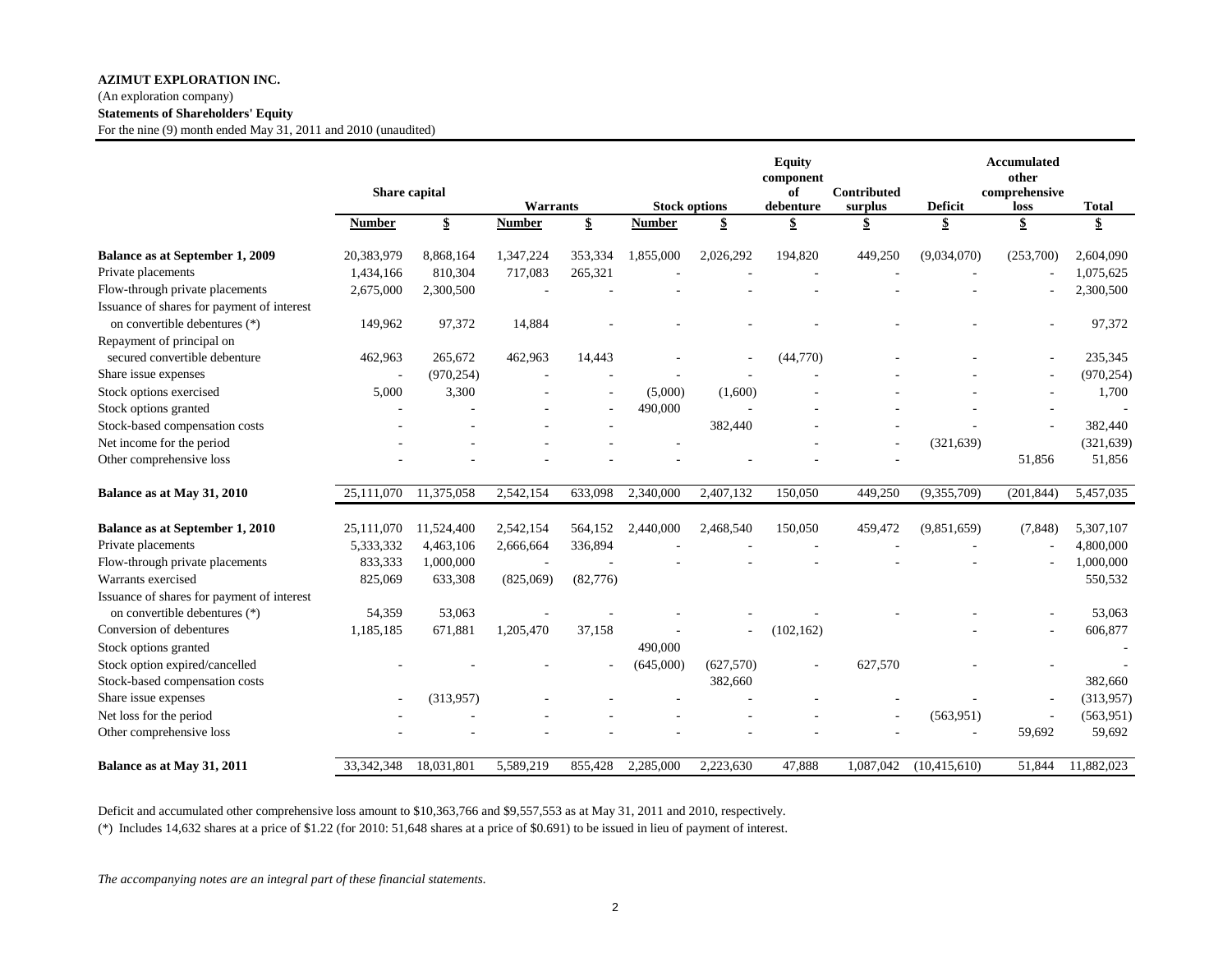(An exploration company)

**Statements of Earnings and Comprehensive Loss**

For the three- and nine-month periods ended May 31, 2011 and 2010 (unaudited)

|                                                                                               | 2011<br>3 months | 2010<br>3 months | 2011<br>9 months | 2010<br>9 months |
|-----------------------------------------------------------------------------------------------|------------------|------------------|------------------|------------------|
| <b>Expenses</b>                                                                               | \$               | \$               | \$               | \$               |
| Salaries and fringe benefits                                                                  | 55,311           | 53,788           | 119,980          | 163,754          |
| Professional and maintenance fees                                                             | 10,746           | 24,743           | 57,740           | 75,697           |
| Administration and office expenses                                                            | 69,193           | 36,501           | 171,542          | 139,903          |
| Travelling and entertainment                                                                  | 12,592           | 22,903           | 40,723           | 46,058           |
| Interests on debentures                                                                       | 26,602           | 45,100           | 57,426           | 105,548          |
| Interests and bank charges                                                                    | 343              | 802              | 1,333            | 1,625            |
| Interests on obligation under capital lease                                                   |                  |                  | 403              |                  |
| Accretion expenses on debentures                                                              | 8,481            | 18,625           | 34,066           | 63,508           |
| Depreciation of property and equipment                                                        | 3,897            | 4,174            | 10,711           | 12,523           |
| Amortization of intangible assets                                                             | 827              | 492              | 2,482            | 1,477            |
| Search for properties                                                                         | 40,867           | 32,625           | 221,527          | 76,352           |
| Credit on duties refundable for losses and                                                    |                  |                  |                  |                  |
| refundable tax credit for resources                                                           | (48,100)         | 6,000            | (69,000)         | (12,700)         |
| Write-off and write-down of mining properties                                                 |                  |                  |                  | 79,224           |
| Part XII.6 Tax                                                                                |                  | 22,024           | (628)            | 22,024           |
| Stock-based compensation costs                                                                | 63,160           | 314,940          | 368,460          | 382,440          |
|                                                                                               | 243,919          | 582,717          | 1,016,765        | 1,157,433        |
| Other income                                                                                  |                  |                  |                  |                  |
| Interest income                                                                               | 13,789           | 3,190            | 23,042           | 6,981            |
| Gain on option payments on mining properties                                                  | 97,434           | 315,951          | 171,639          | 375,951          |
| Gain on termination of option agreements                                                      | 20,424           |                  | 169,066          |                  |
| Management fees                                                                               | 10,496           |                  | 47,497           | 559              |
| Gain (loss) on sale of long-term investments                                                  |                  | (214, 842)       | 41,570           | (214, 842)       |
|                                                                                               | 142,143          | 104,299          | 452,814          | 168,649          |
| Loss for the period before income taxes                                                       | (101,776)        | (478, 418)       | (563, 951)       | (988, 784)       |
| Recovery of future income taxes                                                               |                  |                  |                  | 667,145          |
| Net loss for the period                                                                       | (101,776)        | (478, 418)       | (563, 951)       | (321, 639)       |
|                                                                                               |                  |                  |                  |                  |
| Other comprehensive income (loss)<br>Unrealized gain (loss) on available-for-sale investments | (86, 416)        | 3,772            | 101,262          | 51,856           |
| Reclassification of the gain on sale of                                                       |                  |                  |                  |                  |
| available-for-sale investment to statement of loss                                            |                  |                  | (41,570)         |                  |
|                                                                                               | (86, 416)        | 3,772            | 59,692           | 51,856           |
| Comprehensive loss for the period                                                             | (188, 192)       | (474, 646)       | (504, 259)       | (269,783)        |
| Basic and diluted loss per share                                                              | (0.003)          | (0.020)          | (0.020)          | (0.014)          |
| Weighted average number of                                                                    |                  |                  |                  |                  |
| shares outstanding                                                                            | 31,993,175       | 23,706,384       | 28,124,151       | 22,937,732       |

*The accompanying notes are an integral part of these interim financial statements.*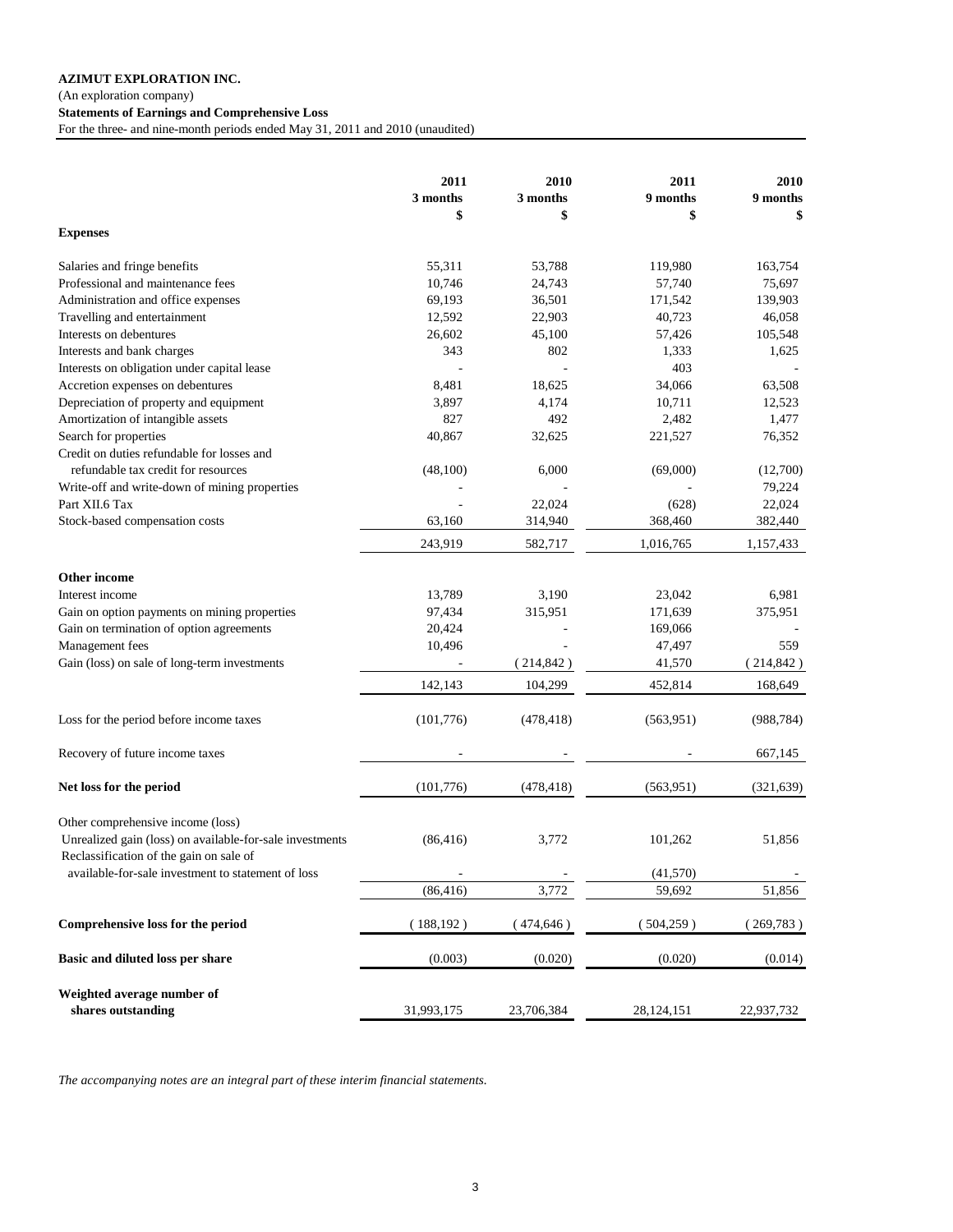(An exploration company)

**Statements of Cash Flows**

For the three- and nine-month periods ended May 31, 2011 and 2010 (unaudited)

|                                                                                            | 2011<br>3 months<br>\$ | 2010<br>3 months<br>\$ | 2011<br>9 months<br>\$ | 2010<br>9 months<br>S |
|--------------------------------------------------------------------------------------------|------------------------|------------------------|------------------------|-----------------------|
| Cash flows from operating activities                                                       |                        |                        |                        |                       |
| Net earnings (loss) for the period                                                         | (101,776)              | (478, 418)             | (563, 951)             | (321, 639)            |
| Items not affecting cash                                                                   |                        |                        |                        |                       |
| Depreciation of property and equipment                                                     | 3,897                  | 4,174                  | 10,711                 | 12,523                |
| Amortization of intangible assets                                                          | 827                    | 492                    | 2,482                  | 1,477                 |
| Gain (loss) on sale of long-term investments                                               |                        | 214,842                | (41,570)               | 214,842               |
| Write-off and write-down of mining properties                                              |                        |                        |                        | 79,224                |
| Gain on option payments on mining properties<br>Credit on duties refundable for losses and | (97, 434)              | (315,951)              | (171, 639)             | (375, 951)            |
| refundable tax credit for resources                                                        | (48,100)               | 6,000                  | (69,000)               | (12,700)              |
| Gain on termination of option agreements                                                   | (20, 424)              |                        | (169,066)              |                       |
| Accretion expense on debentures                                                            | 8,481                  | 18,625                 | 34,066                 | 63,508                |
| Interest on obligation under capital lease                                                 |                        |                        | 403                    |                       |
| Stock-based compensation costs                                                             | 63,160                 | 314,940                | 368,460                | 382,440               |
| Shares issued for interest on debentures                                                   | 17,852                 | 45,978                 | 53,063                 | 97,372                |
| Recovery of future income taxes                                                            |                        |                        |                        | (667, 145)            |
|                                                                                            | (173, 517)             | (189, 318)             | (546, 041)             | (526, 049)            |
| Net change in non-cash working capital items                                               |                        |                        |                        |                       |
| Amounts receivable                                                                         | (124, 494)             | (39, 145)              | 314,267                | (16, 484)             |
| Prepaid expenses                                                                           | (32, 259)              | (112, 212)             | (33,915)               | (357, 022)            |
| Accounts payable and accrued liabilities                                                   | 526,924                | 100,482                | (229, 823)             | (6,608)               |
|                                                                                            | 370,171                | (50, 875)              | 50,529                 | (380, 114)            |
|                                                                                            | 196,654                | (240, 193)             | (495, 512)             | (906, 163)            |
| <b>Cash flows from financing activities</b>                                                |                        |                        |                        |                       |
| Non-convertible debentures                                                                 |                        |                        | (100,000)              | (100,000)             |
| Issuance of share capital net of share issue expenses                                      | 5,645,683              | (3,710)                | 6,036,575              | 3,074,716             |
| Payments of obligation under capital lease                                                 |                        |                        | (14,000)               |                       |
|                                                                                            | 5,645,683              | (3,710)                | 5,922,575              | 2,974,716             |
| Cash flows from investing activities                                                       |                        |                        |                        |                       |
| Proceeds from sale of long-term investments                                                |                        | 41,014                 | 86,006                 | 41,014                |
| Additions to property and equipment                                                        | (4, 343)               |                        | (12, 123)              |                       |
| Additions to intangible assets                                                             |                        |                        | (12, 870)              |                       |
| Addition to mining properties                                                              | (1,432,138)            | (509,068)              | (2,873,509)            | (876, 433)            |
| Proceeds from sale of option on mining properties                                          | 129,999                | 300,000                | 180,026                | 360,000               |
|                                                                                            | 166,320                |                        | 166,320                |                       |
| Tax credit and mining rights received                                                      |                        | 370,471                |                        | 370,471               |
|                                                                                            | (1,140,162)            | 202,417                | (2,466,150)            | (104, 948)            |
| Net change in cash and cash equivalents                                                    | 4,702,175              | (41, 486)              | 2,960,913              | 1,963,605             |
| Cash and cash equivalents - Beginning of period                                            | 963,561                | 3,354,909              | 2,704,823              | 1,349,818             |
| Cash and cash equivalents - End of period                                                  | 5,665,736              | 3,313,423              | 5,665,736              | 3,313,423             |
| <b>Additional information</b>                                                              |                        |                        |                        |                       |
| Interest cashed, net of interest paid                                                      | 13,446                 | 2,388                  | 21,709                 | 5,356                 |
| Acquisition of mining properties included                                                  |                        |                        |                        |                       |
| in accounts payable and accrued liabilities                                                | (165, 346)             | 223,232                | 117,117                | 223,232               |
| Tax credit and mining rights receivable applied                                            |                        |                        |                        |                       |
| against mining properties                                                                  | 14,950                 | 4,650                  | (152,700)              | (110,600)             |
| Depreciation of property and equipment pursuant to a                                       |                        |                        |                        |                       |
| capital lease and included in mining properties                                            | 46,927                 |                        | 140,782                |                       |
| Cash proceed from sale of option on mining property                                        |                        |                        |                        |                       |
| included in amount receivable                                                              |                        | 150,000                |                        | 150,000               |
| Stock-based compensation included in mining properties                                     |                        |                        | 14,200                 |                       |

*The accompanying notes are an integral part of these interim financial statements.*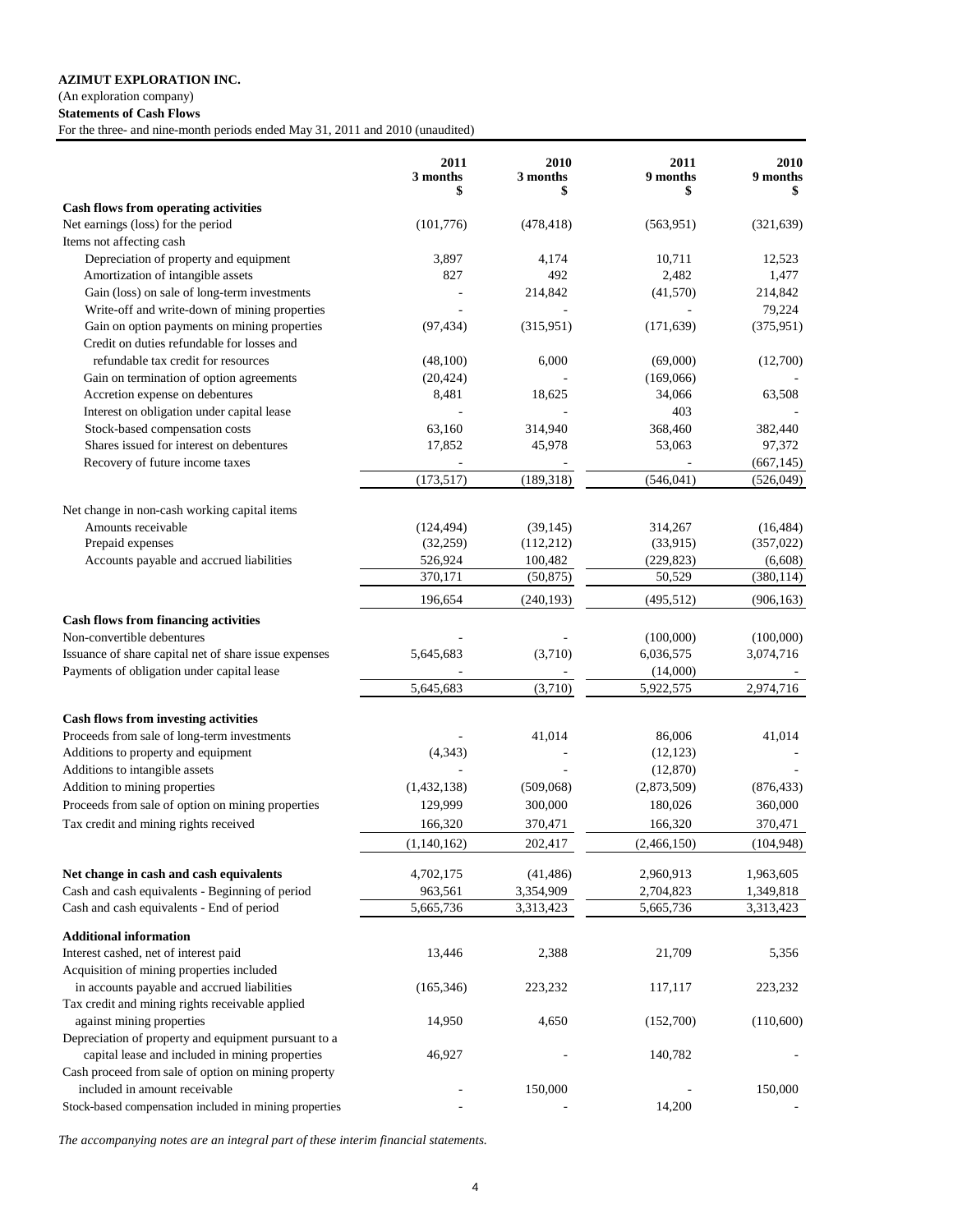### **1 Interim financial information**

The financial information as at May 31, 2011 and for the three- and nine-month periods ended May 31, 2011 and 2010, are unaudited; however, in the opinion of management, all adjustments necessary to fairly present the results of these periods have been included. The adjustments made were of a normal recurring nature. Interim results may not necessarily be indicative of results anticipated for the year.

These interim financial statements are prepared in accordance with generally accepted accounting principles in Canada and use the same accounting policies and methods used in the preparation of the Company's most recent annual financial statements. All disclosures required for annual financial statements have not been included in these financial statements. These interim financial statements should be read in conjunction with the Company's most recent annual financial statements for the year ended August 31, 2010.

#### **2 Incorporation, nature of activities and going concern concept**

The Company, incorporated under Part 1A of the Québec Companies Act, is in the business of acquiring and exploring mining properties. It has not yet determined whether its properties contain ore reserves that are economically recoverable. The recoverability of the amounts shown for mining properties is dependent upon the existence of economically recoverable reserves, the ability of the Company to obtain necessary financing to complete the exploration and development of its properties, and future profitable production or proceeds from the disposal of properties.

These interim consolidated financial statements have been prepared in accordance with Canadian generally accepted accounting principles and on the basis of a going concern assumption, meaning the Company will be able to realize its assets and discharge its liabilities in the normal course of operations.

For the period ended May 31, 2011, the Company reported a loss of \$563,951 and an accumulated deficit of approximately \$10.4 million at that date. As at May 31, 2011, the Company had a working capital of \$5,709,563, including cash and cash equivalents of \$5,665,736, which ensures sufficient funding to meet its existing commitments for exploration and development programs, and general and administrative costs. Management is evaluating other alternatives to secure the necessary financing so that the Company can continue as a going concern.

The carrying amounts of assets, liabilities, revenues and expenses presented in the financial statements and the balance sheet classifications have not been adjusted as would be required if the going concern assumption was not appropriate.

#### **3 Cash and cash equivalents**

As at May 31, 2011, there are \$450,395 flow-through funds remaining to be expended pursuant to flow-through financing agreements completed in March 2011 (compared to \$502,581 as at August 31, 2010 for financings completed in December 2009 which were all expended).

As at May 31, 2011, cash and cash equivalents include \$140,293 (\$451,791 as at August 31, 2010) of guaranteed investment certificates bearing interest at 0.1% (0.1% at August 31, 2010), and these are cashable any time without penalty.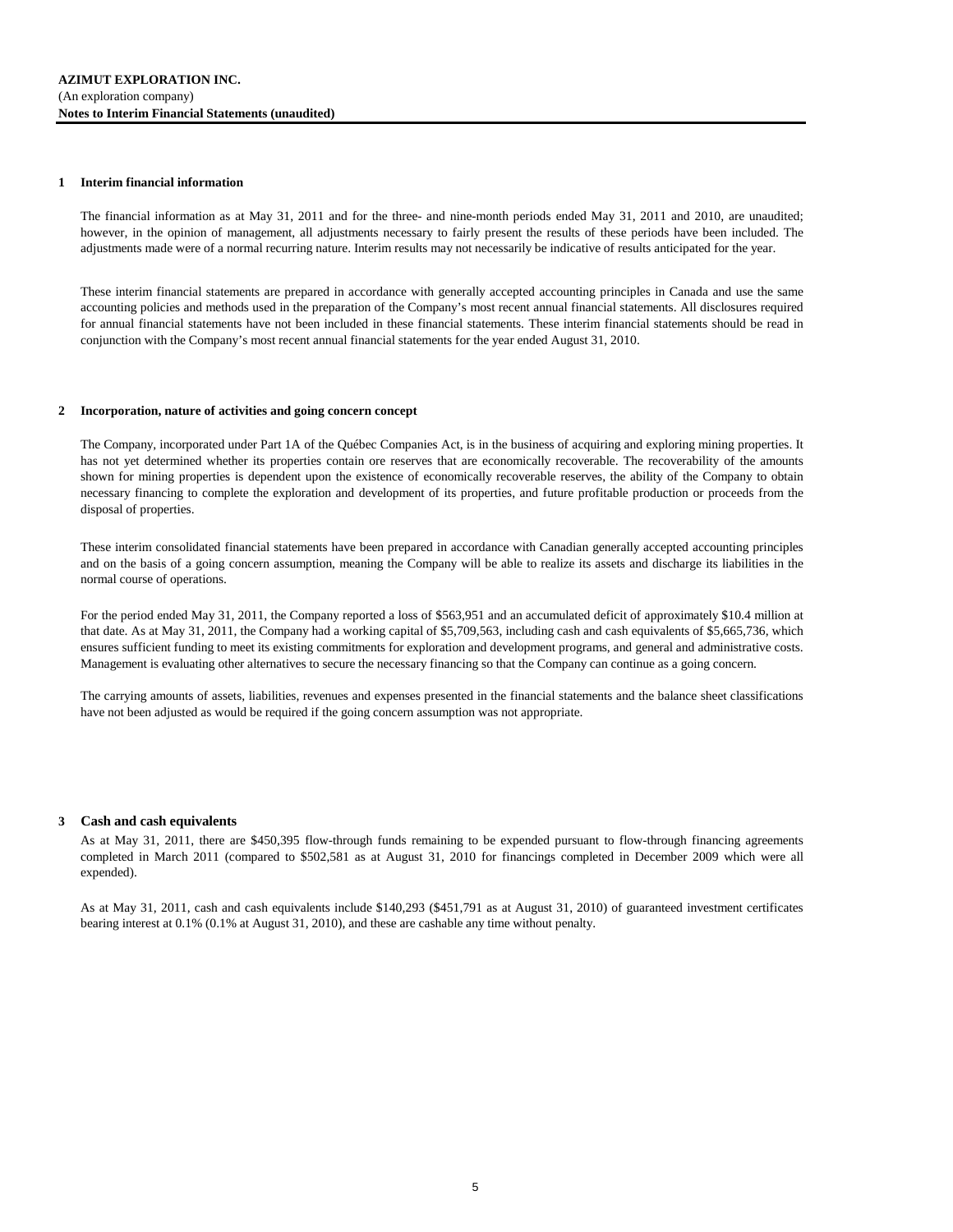## (An exploration company) **Notes to Interim Financial Statements (unaudited)**

## **4 Amounts receivable**

|                                         | <b>May 31,</b> | August 31, |
|-----------------------------------------|----------------|------------|
|                                         | 2011           | 2010       |
|                                         | \$             | \$         |
|                                         | (unaudited)    | (audited)  |
| Tax credit and mining rights receivable | 242,947        | 187,567    |
| Commodity taxes                         | 163,052        | 370,509    |
| Trade accounts receivable               | 274,583        | 381,393    |
|                                         | 680,582        | 939,469    |

# **5 Long-term investments**

|                              |                       | May 31, 2011          |                       | <b>August 31, 2010</b> |
|------------------------------|-----------------------|-----------------------|-----------------------|------------------------|
|                              | <b>Amortized cost</b> | <b>Carrying value</b> | <b>Amortized cost</b> | <b>Carrying value</b>  |
|                              | \$                    | \$                    | \$                    | S                      |
|                              | (unaudited)           | (unaudited)           | (audited)             | (audited)              |
| Eastmain Resources Inc.      | 8,600                 | 25,000                | 8,600                 | 29,400                 |
| NWT Uranium Corp.            | 50,750                | 52,500                | 50,750                | 70,000                 |
| Majescor Resources Inc.      | 49,980                | 48,020                | 49,980                | 40,180                 |
| Silver Spruce Resources Inc. | 19,500                | 37,500                | 19,500                | 13,500                 |
| D'Arianne Resources Inc.     |                       |                       | 8.436                 | 5,772                  |
| Channel Resources Ltd.       | 24,000                | 37,500                | 48,000                | 39,000                 |
| Abitex Resources Inc.        | 84,000                | 70,000                | 96,000                | 96,000                 |
| Nemaska Exploration Inc.     | 104,143               | 94,172                | 104.143               | 83,709                 |
| Dynasty Gold Corp.           | 50,000                | 78,125                |                       |                        |
|                              | 390,973               | 442,817               | 385.409               | 377,561                |

## **6 Property and equipment**

|                          | May 31, 2011 |                                    |                                 | <b>August 31, 2010</b> |                                    |                                 |  |
|--------------------------|--------------|------------------------------------|---------------------------------|------------------------|------------------------------------|---------------------------------|--|
|                          | Cost         | <b>Accumulated</b><br>depreciation | <b>Net</b><br>carrying<br>value | Cost                   | <b>Accumulated</b><br>depreciation | <b>Net</b><br>carrying<br>value |  |
|                          | \$           | \$                                 | \$                              | \$                     | \$                                 | \$                              |  |
| Office furniture         | 20,542       | 13,314                             | 7,228                           | 20,542                 | 12,038                             | 8,504                           |  |
| Office equipment         | 20,081       | 11,370                             | 8,711                           | 20,081                 | 9,833                              | 10,248                          |  |
| Computer equipment       | 36,598       | 19,362                             | 17,236                          | 24,478                 | 16,118                             | 8,360                           |  |
| Specialist equipment     | 56,250       | 40,226                             | 16,024                          | 56,250                 | 35,573                             | 20,677                          |  |
| Camp under capital lease | 281,560      | 187,707                            | 93,853                          | 281,560                | 46,927                             | 234,633                         |  |
|                          | 415,031      | 271,979                            | 143,052                         | 402,911                | 120,489                            | 282,422                         |  |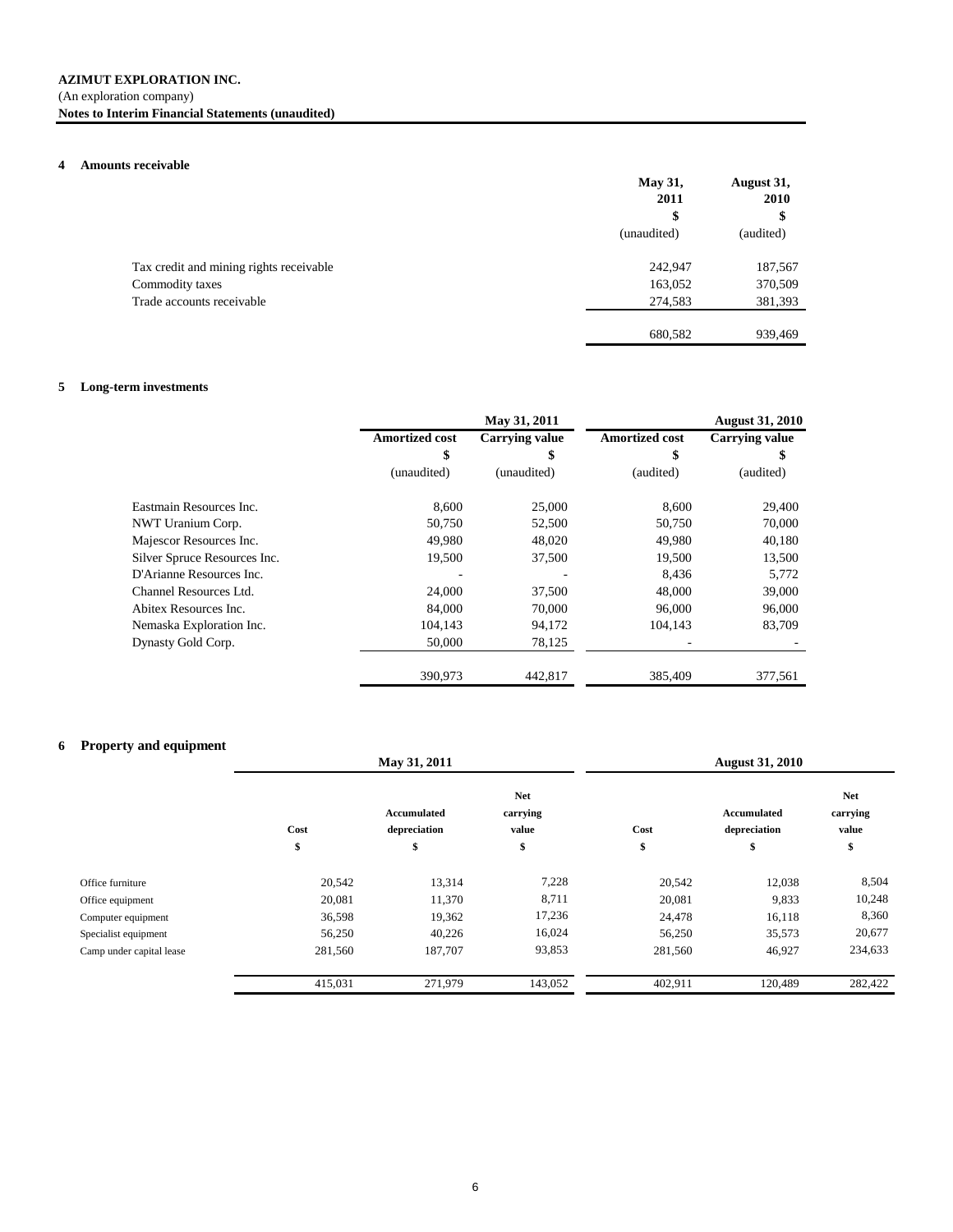## **7 Mining properties**

As at May 31, 2011, the following claims were in good standing and are located in the Province of Quebec.

|                               | May 31,<br>2011<br>\$ | August 31,<br>2010<br>\$ |
|-------------------------------|-----------------------|--------------------------|
| Mining properties             | 5,874,842             | 3,880,774                |
| Advances for exploration work | 143,000               | 66,500                   |
|                               | 6,017,842             | 3,947,274                |

|                                                       | <b>Undivided</b><br>participation<br>$\frac{0}{0}$ | <b>Balance as at</b><br>September 1,<br>2010<br>\$ | <b>Costs</b><br>incurred<br>\$ | Option payments,<br>write-offs, credit on<br>duties refundable<br>for losses,<br>refundable tax<br>credit for resources<br>\$ | <b>Balance as at</b><br>May 31,<br>2011<br>\$ |
|-------------------------------------------------------|----------------------------------------------------|----------------------------------------------------|--------------------------------|-------------------------------------------------------------------------------------------------------------------------------|-----------------------------------------------|
| <b>Nunavik</b>                                        |                                                    |                                                    |                                |                                                                                                                               |                                               |
| Rex (5,672 claims)                                    |                                                    |                                                    |                                |                                                                                                                               |                                               |
| Mining property                                       | 100                                                | 424,320                                            | 92,448                         |                                                                                                                               | 516,768                                       |
| <b>Exploration</b> costs                              |                                                    | 1,511,516                                          | 934,442                        | (75,500)                                                                                                                      | 2,370,458                                     |
|                                                       |                                                    | 1,935,836                                          | 1,026,890                      | (75,500)                                                                                                                      | 2,887,226                                     |
| Rex South (2,044 claims)                              |                                                    |                                                    |                                |                                                                                                                               |                                               |
| Mining property                                       | 100                                                |                                                    | 18,240                         | (18,240)                                                                                                                      |                                               |
| <b>Exploration</b> costs                              |                                                    | 14,326                                             |                                | (14, 326)                                                                                                                     |                                               |
|                                                       |                                                    | 14,326                                             | 18,240                         | (32, 566)                                                                                                                     |                                               |
| $NCG$ (5,416 claims)                                  |                                                    |                                                    |                                |                                                                                                                               |                                               |
| Mining property                                       | 100                                                | 48,289                                             | 510,081                        |                                                                                                                               | 558,370                                       |
| <b>Exploration</b> costs                              |                                                    |                                                    | 115,683                        |                                                                                                                               | 115,683                                       |
|                                                       |                                                    | 48,289                                             | 625,764                        | $\overline{\phantom{a}}$                                                                                                      | 674,053                                       |
| Nunavik Gold (251 claims)                             |                                                    |                                                    |                                |                                                                                                                               |                                               |
| Mining property                                       | 100                                                | 20,544                                             | 3,552                          |                                                                                                                               | 24,096                                        |
| <b>Exploration</b> costs                              |                                                    |                                                    | 416                            |                                                                                                                               | 416                                           |
|                                                       |                                                    | 20,544                                             | 3,968                          |                                                                                                                               | 24,512                                        |
| Nunavik Copper (158 claims)                           |                                                    |                                                    |                                |                                                                                                                               |                                               |
| Mining property                                       | 100                                                |                                                    | 3,168                          |                                                                                                                               | 3,168                                         |
| <b>Exploration</b> costs                              |                                                    |                                                    |                                |                                                                                                                               |                                               |
|                                                       |                                                    |                                                    | 3,168                          |                                                                                                                               | 3,168                                         |
| Diana (600 claims)                                    |                                                    |                                                    |                                |                                                                                                                               |                                               |
| Mining property                                       | 100                                                |                                                    |                                |                                                                                                                               |                                               |
| <b>Exploration</b> costs                              |                                                    | 2,204                                              | 14,826                         | (6,000)                                                                                                                       | 11,030                                        |
|                                                       |                                                    | 2,204                                              | 14,826                         | (6,000)                                                                                                                       | 11,030                                        |
| <b>Total Copper-gold-silver-cobalt-REE properties</b> |                                                    | 2,021,199                                          | 1,692,856                      | (114,066)                                                                                                                     | 3,599,989                                     |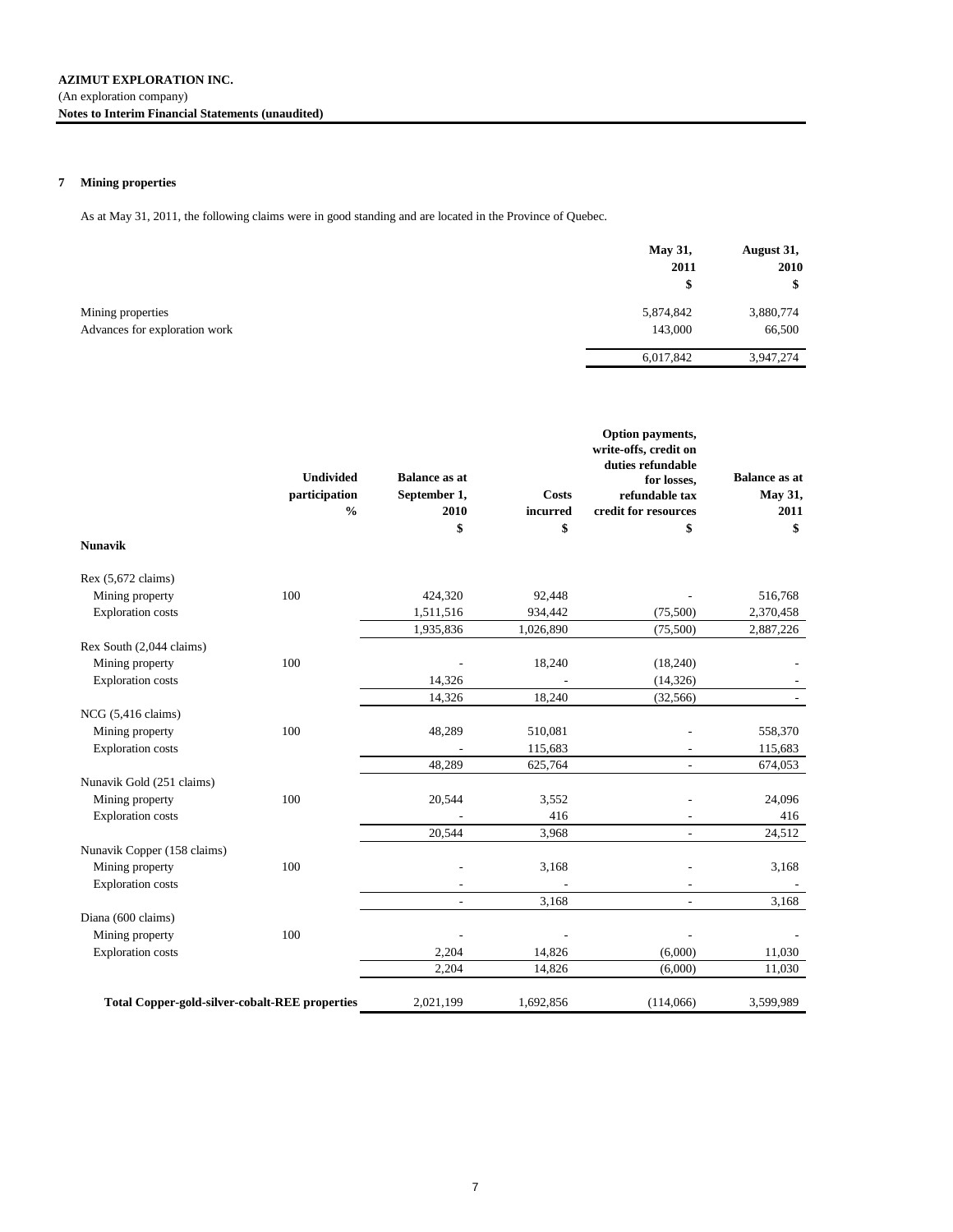### (An exploration company)

**Notes to Interim Financial Statements (unaudited)**

# **7 Mining properties - Cont'd.**

|                              |                  |                          |                          | Option payments,<br>write-offs, credit<br>on duties<br>refundable for |                      |
|------------------------------|------------------|--------------------------|--------------------------|-----------------------------------------------------------------------|----------------------|
|                              | <b>Undivided</b> | <b>Balance as at</b>     |                          | losses, refundable                                                    | <b>Balance as at</b> |
|                              | participation    | September 1,             | <b>Costs</b>             | tax credit for                                                        | May 31,              |
|                              | $\frac{0}{0}$    | 2010                     | incurred                 | resources                                                             | 2011                 |
|                              |                  | \$                       | \$                       | \$                                                                    | \$                   |
| Nunavik - Cont'd             |                  |                          |                          |                                                                       |                      |
| North Rae (1,535 claims)     |                  |                          |                          |                                                                       |                      |
| Mining property              | 100              | 420,631                  | 73,635                   |                                                                       | 494,266              |
| <b>Exploration</b> costs     |                  | 674,857                  | 26,019                   | (10,600)                                                              | 690,276              |
|                              |                  | 1,095,488                | 99,654                   | (10,600)                                                              | 1,184,542            |
| Daniel Lake (498 claims)     |                  |                          |                          |                                                                       |                      |
| Mining property              | 100              | 344,974                  | 41,616                   |                                                                       | 386,590              |
| <b>Exploration</b> costs     |                  | 295,441                  | 10,454                   | (4,000)                                                               | 301,895              |
|                              |                  | 640,415                  | 52,070                   | (4,000)                                                               | 688,485              |
| Kangiq (851 claims)          |                  |                          |                          |                                                                       |                      |
| Mining property              | 100              |                          | 5,450                    |                                                                       | 5,450                |
| <b>Exploration</b> costs     |                  |                          | 357                      |                                                                       | 357                  |
|                              |                  |                          | 5,807                    |                                                                       | 5,807                |
| Burrel Lake (892 claims)     |                  |                          |                          |                                                                       |                      |
| Mining property              | 100              | 20,000                   |                          |                                                                       | 20,000               |
| <b>Exploration</b> costs     |                  |                          | $\overline{\phantom{a}}$ |                                                                       |                      |
|                              |                  | 20,000                   | $\sim$                   | $\overline{\phantom{a}}$                                              | 20,000               |
| South Rae (54 claims)        |                  |                          |                          |                                                                       |                      |
| Mining property              | 100              | 5,778                    |                          |                                                                       | 5,778                |
| <b>Exploration</b> costs     |                  | 9,242                    | 40                       | L,                                                                    | 9,282                |
|                              |                  | 15,020                   | 40                       | $\overline{\phantom{a}}$                                              | 15,060               |
| North Minto (437 claims)     |                  |                          |                          |                                                                       |                      |
| Mining property              | 100              |                          | 15,943                   |                                                                       | 15,943               |
| <b>Exploration</b> costs     |                  | 818                      | 14,880                   | (4,700)                                                               | 10,998               |
|                              |                  | 818                      | 30,823                   | (4,700)                                                               | 26,941               |
| Central Minto (247 claims)   |                  |                          |                          |                                                                       |                      |
| Mining property              | 100              |                          | 15,194                   |                                                                       | 15,194               |
| <b>Exploration</b> costs     |                  | $\overline{a}$           | 41                       |                                                                       | 41                   |
|                              |                  | $\overline{\phantom{a}}$ | 15,235                   | $\overline{a}$                                                        | 15,235               |
| South Minto (274 claims)     |                  |                          |                          |                                                                       |                      |
| Mining property              | 100              | Ĭ.                       | 11,449                   | L,                                                                    | 11,449               |
| <b>Exploration</b> costs     |                  | 533                      | 10,453                   | (4,500)                                                               | 6,486                |
|                              |                  | 533                      | 21,902                   | (4,500)                                                               | 17,935               |
| Kativik (1,316 claims)       |                  |                          |                          |                                                                       |                      |
| Mining property              | $100\,$          |                          | 4,440                    |                                                                       | 4,440                |
| <b>Exploration</b> costs     |                  | 1,629                    | 44,554                   | (17,000)                                                              | 29,183               |
|                              |                  | 1,629                    | 48,994                   | (17,000)                                                              | 33,623               |
| Hudson Bay (132 claims)      |                  |                          |                          |                                                                       |                      |
| Mining property              | $100\,$          | 14,018                   | 4,815                    |                                                                       | 18,833               |
| <b>Exploration</b> costs     |                  | 1,933                    |                          |                                                                       | 1,933                |
|                              |                  | 15,951                   | 4,815                    |                                                                       | 20,766               |
| South Bienville (430 claims) |                  |                          |                          |                                                                       |                      |
| Mining property              | 100              | Ĭ.                       | 1,712                    |                                                                       | 1,712                |
| <b>Exploration</b> costs     |                  |                          | 54                       |                                                                       |                      |
|                              |                  |                          |                          | (27)                                                                  | 27                   |
|                              |                  | $\overline{a}$           | 1,766                    | (27)                                                                  | 1,739                |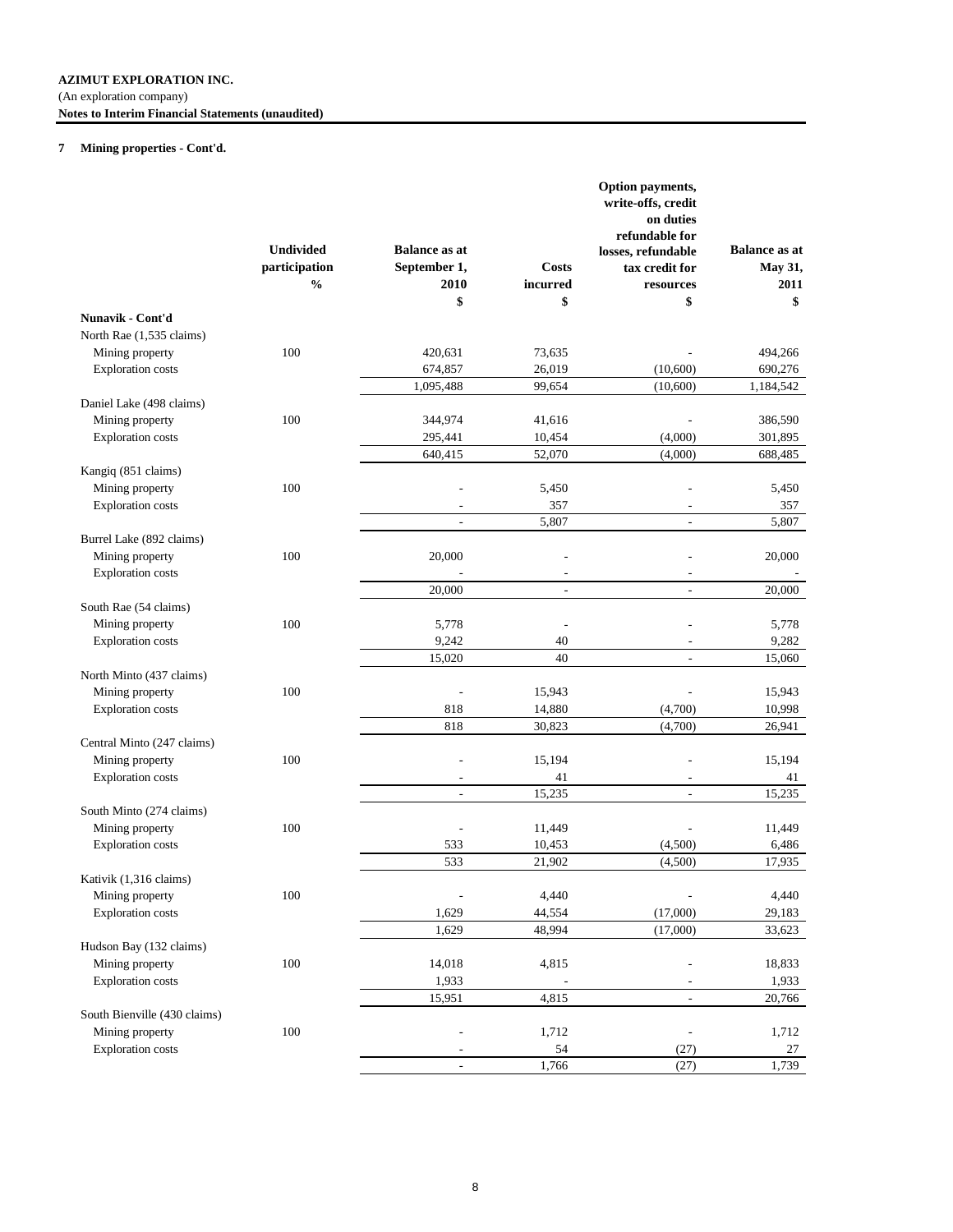## **7 Mining properties - Cont'd**

| <b>Nunavik properties - Cont'd</b> | <b>Undivided</b><br>participation<br>$\frac{0}{0}$ | <b>Balance as at</b><br>September 1,<br>2010<br>\$ | Costs<br>incurred<br>\$ | Option payments,<br>write-offs, credit<br>on duties<br>refundable for<br>losses, refundable<br>tax credit for<br>resources<br>\$ | <b>Balance as at</b><br><b>May 31,</b><br>2011<br>\$ |
|------------------------------------|----------------------------------------------------|----------------------------------------------------|-------------------------|----------------------------------------------------------------------------------------------------------------------------------|------------------------------------------------------|
| Other (140 claims)                 |                                                    |                                                    |                         |                                                                                                                                  |                                                      |
| Mining property                    | 100                                                | 14,280                                             | 14,980                  |                                                                                                                                  | 29,260                                               |
| <b>Exploration</b> costs           |                                                    | 1,561                                              | 31,162                  | (13,000)                                                                                                                         | 19,723                                               |
|                                    |                                                    | 15,841                                             | 46,142                  | (13,000)                                                                                                                         | 48,983                                               |
| <b>Total Uranium properties</b>    |                                                    | 1,805,695                                          | 327,248                 | (53, 827)                                                                                                                        | 2,079,116                                            |
| <b>Total Nunavik</b>               |                                                    | 3,826,894                                          | 2,020,104               | (167, 893)                                                                                                                       | 5,679,105                                            |

## **James Bay**

| Opinaca A, A East (429 claims)  |      |           |           |           |           |
|---------------------------------|------|-----------|-----------|-----------|-----------|
| Mining property                 | 100  | 8,460     |           |           | 8,460     |
| <b>Exploration</b> costs        |      | 6         | 1,650     |           | 1,656     |
|                                 |      | 8,466     | 1,650     |           | 10,116    |
| Opinaca B, B North (220 claims) |      |           |           |           |           |
| Mining property                 | 100  | 4,500     |           |           | 4,500     |
| <b>Exploration costs</b>        |      | 6         | 440       |           | 446       |
|                                 |      | 4,506     | 440       | ÷.        | 4,946     |
| Eleonore South (282 claims)     |      |           |           |           |           |
| Mining property                 | 29.4 |           |           |           |           |
| <b>Exploration</b> costs        |      | 4,238     | 479       |           | 4,717     |
|                                 |      | 4,238     | 479       |           | 4,717     |
| Opinaca D (188 claims)          |      |           |           |           |           |
| Mining property                 | 100  | 12,480    | 10,080    | (22, 560) |           |
| <b>Exploration</b> costs        |      | 3,235     | 6,559     | (5,935)   | 3,859     |
|                                 |      | 15,715    | 16,639    | (28, 495) | 3,859     |
| Eastmain West (57 claims)       |      |           |           |           |           |
| Mining property                 | 100  | 3,895     | 3,848     |           | 7,743     |
| <b>Exploration costs</b>        |      | 12,428    | 157,921   | (13,000)  | 157,349   |
|                                 |      | 16,323    | 161,769   | (13,000)  | 165,092   |
| Wabamisk (705 claims)           |      |           |           |           |           |
| Mining property                 | 49   |           |           |           |           |
| <b>Exploration costs</b>        |      | 4,632     | 4,075     | (1,700)   | 7,007     |
|                                 |      | 4,632     | 4,075     | (1,700)   | 7,007     |
| <b>Total James Bay</b>          |      | 53,880    | 185,052   | (43, 195) | 195,737   |
|                                 |      |           |           |           |           |
| <b>Total mining properties</b>  |      | 3,880,774 | 2,205,156 | (211,088) | 5,874,842 |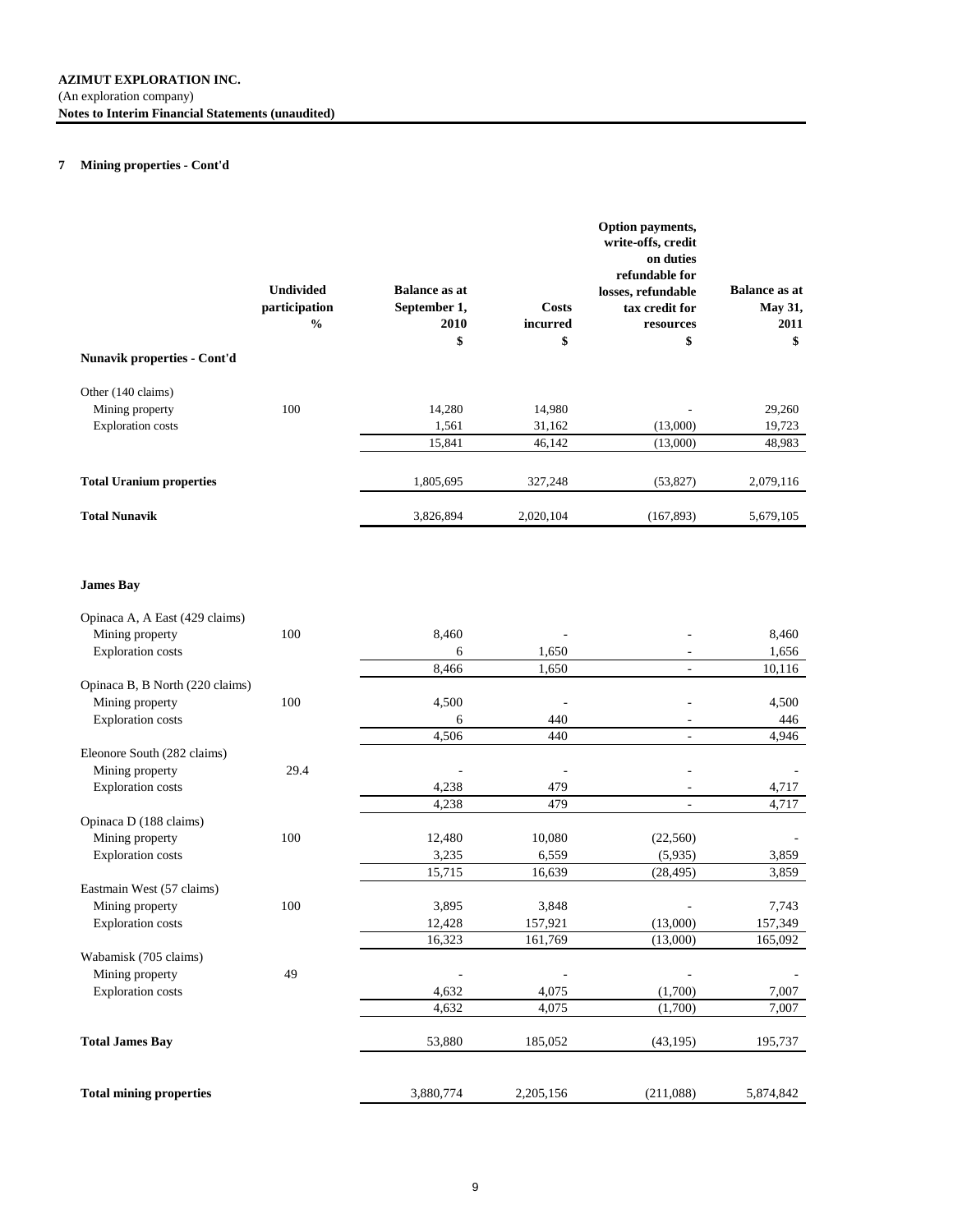#### (An exploration company)

**Notes to Interim Financial Statements (unaudited)**

### **7 Mining properties - Cont'd**

| Change in mining properties                  | 2011<br>3 months | 2010<br>3 months | 2011<br>9 months<br>\$ | 2010<br>9 months<br>\$ |
|----------------------------------------------|------------------|------------------|------------------------|------------------------|
| <b>Balance - Beginning of period</b>         | 5,020,765        | 2,031,866        | 3,880,774              | 1,791,427              |
| Expenses incurred during the period          |                  |                  |                        |                        |
| Claims and permits                           | 268,871          | 509,930          | 830,651                | 691,909                |
| Geological surveys                           | 253,211          | 137,756          | 607,522                | 392,500                |
| Geochemical surveys                          | 78,766           | 12,247           | 217,652                | 12,247                 |
| Geophysical surveys                          | 184,582          | 4,282            | 335,811                | 532                    |
| Drilling                                     | 51,858           |                  | 52,268                 |                        |
| Administration and others                    | 1,478            | 537              | 20,271                 | 2,477                  |
| Stock-based compensation cots                |                  |                  | 14,200                 |                        |
| Depreciation of property and equipment       | 32,926           |                  | 126,780                |                        |
| Advance for exploration work                 | 143,000          |                  | 143,000                |                        |
|                                              | 1,014,692        | 664,752          | 2,348,155              | 1,099,665              |
| Write-off and write-down of mining properies |                  |                  |                        | (79, 224)              |
| Option payments                              | (32, 565)        | (134,049)        | (58, 387)              | (134,049)              |
| Credit on duties refundable for losses and   |                  |                  |                        |                        |
| refundable tax credit for resources          | 14,950           | 4,650            | (152,700)              | (110,600)              |
|                                              | (17,615)         | (129, 399)       | (211,087)              | (323, 873)             |
| <b>Balance - End of period</b>               | 6,017,842        | 2,567,219        | 6,017,842              | 2,567,219              |

## **8 Debenture**

On November 20, 2008, the Company issued a five (5)-year unsecured debenture of \$500,000, bearing interest at 12% annually. The opening balance of that debt has been decreased by \$92,000 as a discount on debenture so as to consider an effective interest rate of 20%. An accretion of debenture of \$13,800 (\$13,283 in 2010) is also reflected in the statement of loss. The principal is to be reimbursed in cash over a five (5)-year period for \$100,000 per year.

### **9 Convertible debentures**

In November 2008, the Company completed a private placement of \$940,000 in unsecured convertible debentures. The debentures mature on November 20, 2011, and bear interest at the rate of 12% per annum, payable semi-annually either in cash or in shares. The principal is convertible at the option of the holder into common shares of the Company. During the first two (2) years, the principal is convertible into units at a price of \$0.54. Each unit consists of one common share and one share purchase warrant. Each share purchase warrant entitles the holder to purchase one common share at \$0.65. At the third year, the debentures are convertible into units at a price of \$0.60; each unit consists of one common share and one-half of a share purchase warrant. Each full warrant entitles the holder to purchase one common share at a price of \$0.75.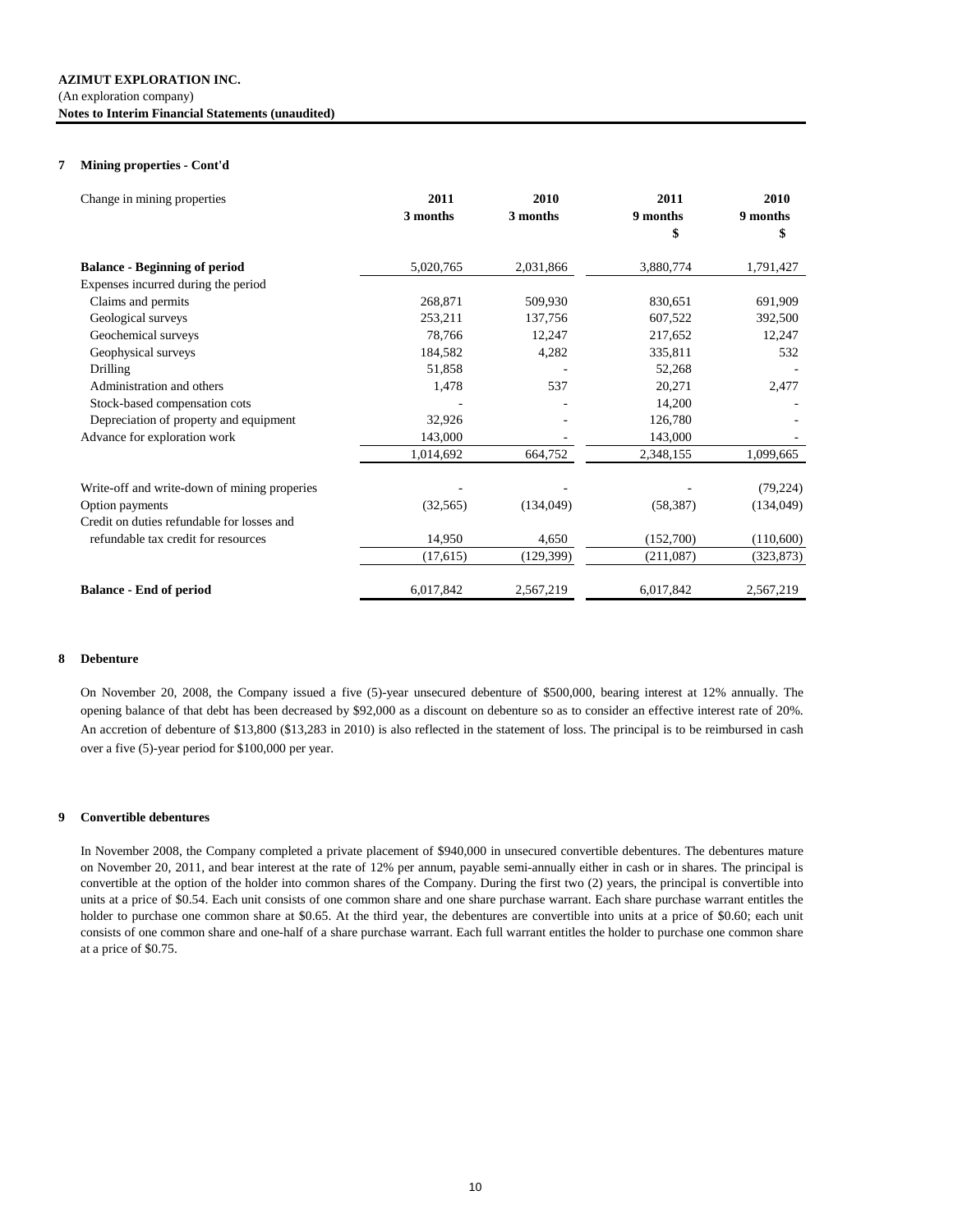### **9 Convertible debentures - Cont'd**

The convertible debentures are accounted for in accordance with their substance and are presented in the financial statements in their component parts, measured at their respective fair values at the time of issue. The liability component has been calculated as the present value of the required principal and interest payments discounted at a rate approximating the interest rate that would have been applicable to non-convertible debt at the time the debenture was issued.

|                                                          | Liability<br>component | <b>Equity</b><br>component | Total      |
|----------------------------------------------------------|------------------------|----------------------------|------------|
|                                                          |                        |                            | D          |
| Unsecured convertible debenture                          | 878,847                | 150,050                    | 1,028,897  |
| Reimbursement in units of secured convertible debentures | (640,000)              | (102, 162)                 | (742, 162) |
| Accretion on convertible debentures                      | 53,389                 |                            | 53,389     |
|                                                          | 292,236                | 47.888                     | 340,124    |

#### **10 Warrants**

The following tables present the warrants activity since September 1, 2010, and summarize information about warrants outstanding and exercisable as at May 31, 2011.

|                                   |               | <b>Carrying value</b> | Weighted<br>average<br>exercise<br>price        |
|-----------------------------------|---------------|-----------------------|-------------------------------------------------|
|                                   | <b>Number</b> | \$                    | \$                                              |
| Outstanding - Beginning of period | 2,542,154     | 564,152               | 0.76                                            |
| Granted                           | 3,872,134     | 374,052               | 1.17                                            |
| Exercised                         | (825,069)     | (82,776)              | 0.67                                            |
| Outstanding - End of period       | 5,589,219     | 855,428               | 1.06                                            |
|                                   | Warrants      |                       | Weighted<br>average<br>remaining<br>contractual |
|                                   | outstanding   |                       | life                                            |
| <b>Exercise prices</b>            |               | <b>Expiry date</b>    | (years)                                         |
| \$0.60                            | 277,778       | July 29, 2011         | 0.16                                            |
| \$0.60                            | 222,223       | August 17, 2011       | 0.21                                            |
| \$0.65                            | 1,185,185     | November 20, 2011     | 0.47                                            |
| \$0.80                            | 277,778       | July 29, 2011         | 0.16                                            |
| \$0.80                            | 222,223       | August 17, 2011       | 0.21                                            |
| \$0.95                            | 383,750       | December 19, 2011     | 0.55                                            |
| \$0.95                            | 333,333       | December 29, 2011     | 0.58                                            |
| \$1.00                            | 20,285        | November 20, 2011     | 0.47                                            |
| \$1.40                            | 2,666,664     | March 19, 2012        | 0.80                                            |
|                                   | 5,589,219     |                       |                                                 |

In March 2011, the Company completed a non-brokered private placement of \$5,800,000 representing 5,333,332 units at \$0.90 per unit for proceeds of \$4,800,000. Each unit is comprised of one (1) common share and one-half (½) common share purchase warrant, each full warrant entitling the holder to purchase an additional common share at an exercise price of \$1.40 for a period of 12 months. The estimated fair value of warrants was based on the Black-Scholes pricing model with the following assumptions: risk-free interest of 1.25%, expected life of 1 year, annualized volatility rate of 78%, and dividend rate of 0%.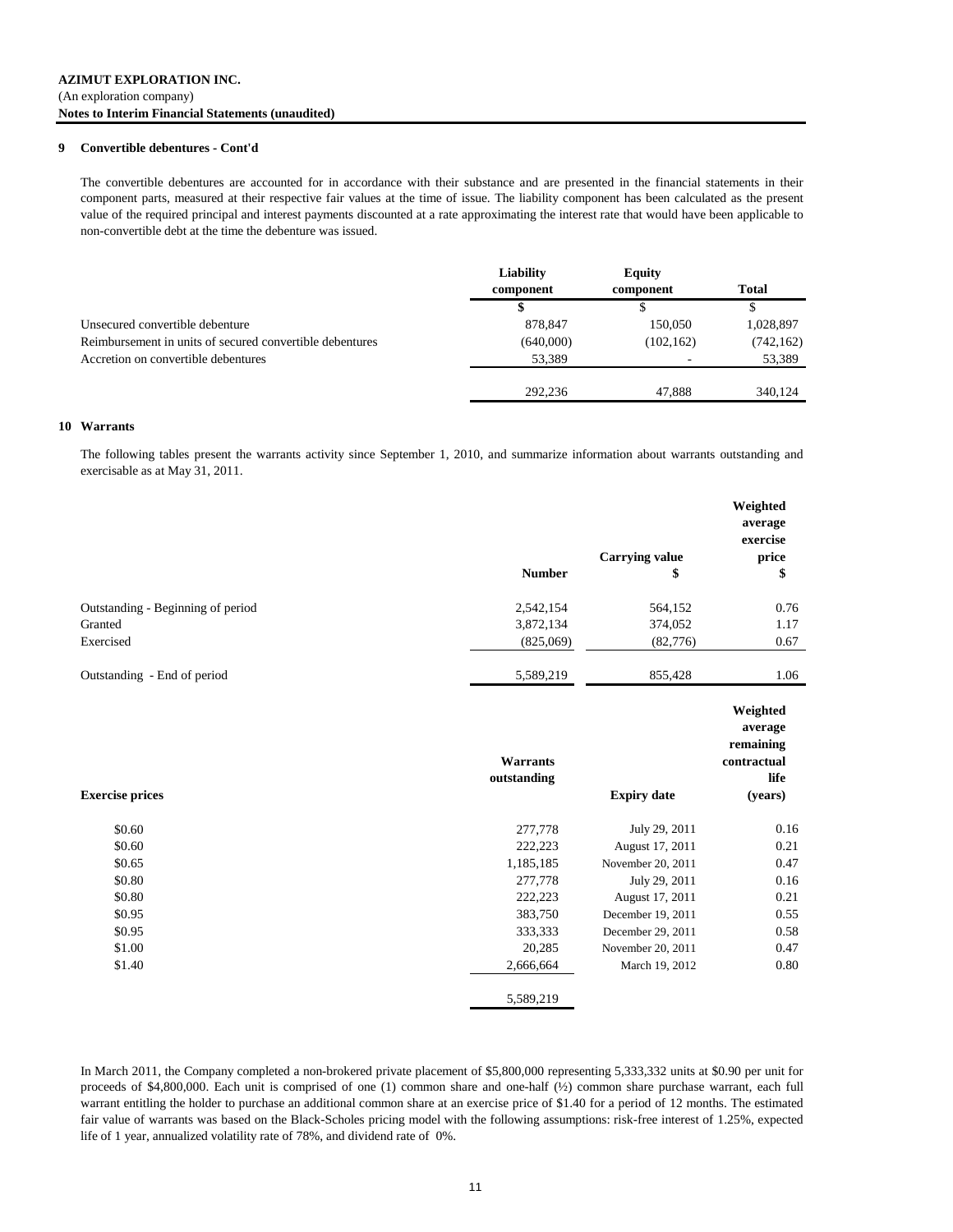### **11 Stock options**

The following tables present the stock option activity since September 1, 2010, and summarize information about fixed stock options outstanding and exercisable as at May 31, 2011.

|                                             | <b>Number</b> | Weighted<br>average<br>exercise<br>price<br>\$ |
|---------------------------------------------|---------------|------------------------------------------------|
| Outstanding - Beginning of period           | 2,440,000     | 1.54                                           |
| Expired/cancelled                           | (645,000)     | 1.53                                           |
| Granted                                     | 490,000       | 0.84                                           |
| Outstanding and exercisable - End of period | 2,285,000     | 1.39                                           |

The following table summarizes information about stock options outstanding and exercisable as at May 31, 2011.

| <b>Exercise prices</b> | <b>Options</b><br>outstanding and<br>exercisable | Weighted<br>average<br>remaining<br>contractual<br>life<br>(years) |
|------------------------|--------------------------------------------------|--------------------------------------------------------------------|
| \$0.34                 | 585,000                                          | 7.86                                                               |
| \$0.60                 | 130,000                                          | 9.15                                                               |
| \$0.66                 | 490,000                                          | 8.77                                                               |
| \$0.80                 | 450,000                                          | 9.64                                                               |
| \$1.25                 | 40,000                                           | 9.84                                                               |
| \$3.03                 | 290,000                                          | 1.86                                                               |
| \$4.30                 | 300,000                                          | 0.78                                                               |
|                        | 2,285,000                                        | 6.82                                                               |

The fair value of options granted during the period amounts to \$364,660 representing the fair value of options granted and exercisable based on the Black-Scholes option pricing model with the following assumptions: risk-free interest of 3.50%, expected life of 10 years, annualized volatility rate of 95%, and dividend rate of 0%. The amount of \$350,460 has been included in the Statement of Earnings and Comprehensive Income (Loss) under the item "Stock-based compensation cost", \$14,200 in "Mining properties" and \$364,660 in "Shareholders' Equity" under the item "Stock options".

### **12 Subsequent events**

In July, 679,668 warrants were exercised for a total cash consideration of \$479,018.

## **13 Comparative figures**

Certain comparative figures have been reclassified to conform with the current period presentation.